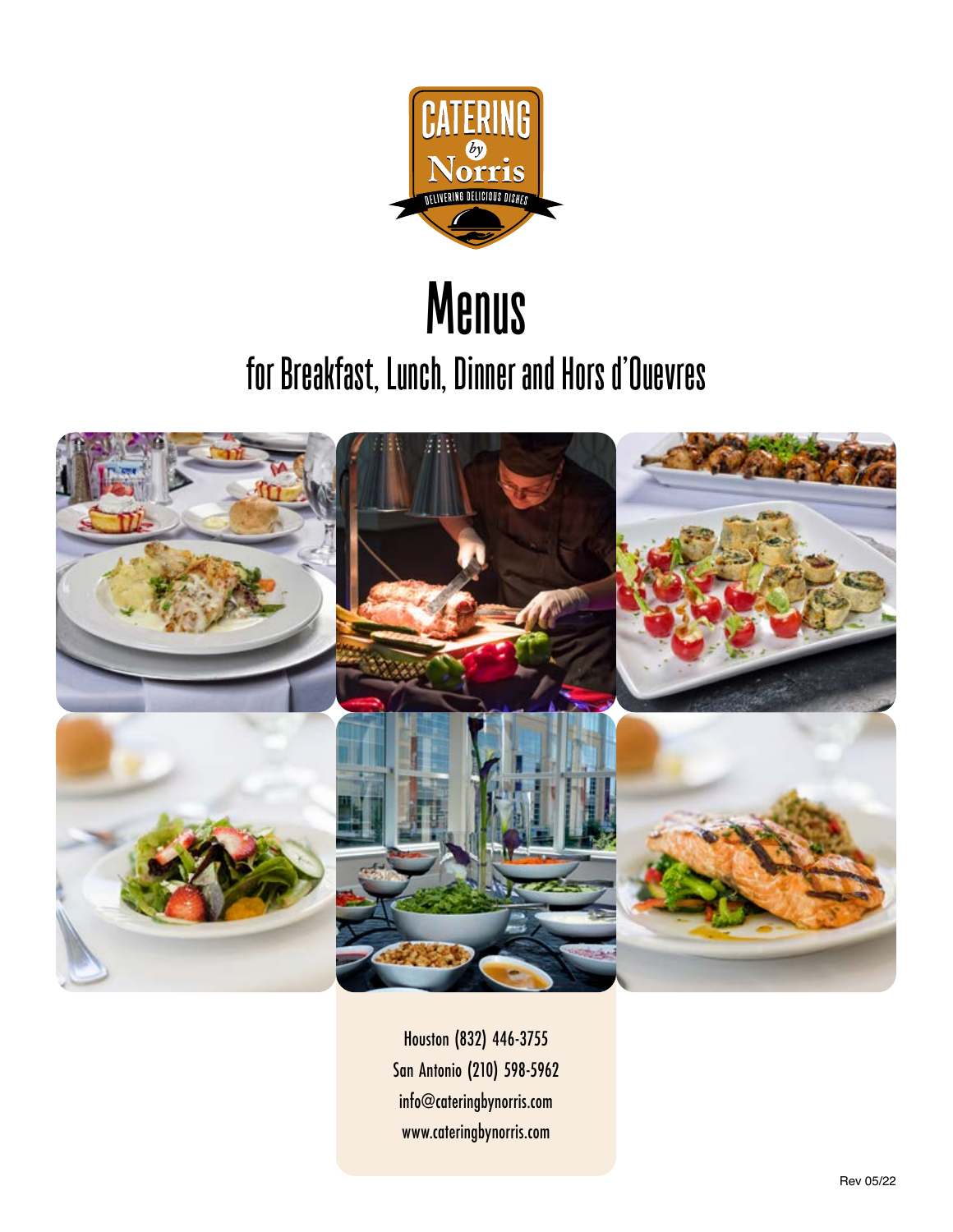

# **Breakfast Menu Options**

*All Breakfast Options are served with regular and decaffeinated coffees, orange juice and ice water.*

#### *Continental Breakfast*

*Assorted muffins, pastries and scones, fresh sliced fruit, honey butter and jam.*

#### *Breakfast Taco Bar*

*Scrambled eggs, bacon, sausage, potatoes, refried beans and cheese served with corn and flour tortillas, Pico de Gallo, and green salsa.*

#### *Southern Style Breakfast*

*Scrambled eggs, bacon, maple smoked turkey sausage, hash browns, biscuits and gravy.*

#### *French Country Breakfast*

*Quiche Lorraine and/or Quiche Florentine served with croissants, sliced baguettes, fruit preserves, whipped butter, and fresh seasonal berries.*

#### *Tuscany Morning*

*Mascarpone-mushroom frittata, savory italian sausage strata paired with sliced melons and a variety of coffee cakes.*

#### *Waffle Skewers Action Station*

*Mini waffles, chicken breast nuggets on skewers, served with fresh strawberries and blueberries. Topped with whipped cream and powdered sugar. Accompanied by bacon and cheddar cheese egg strata.*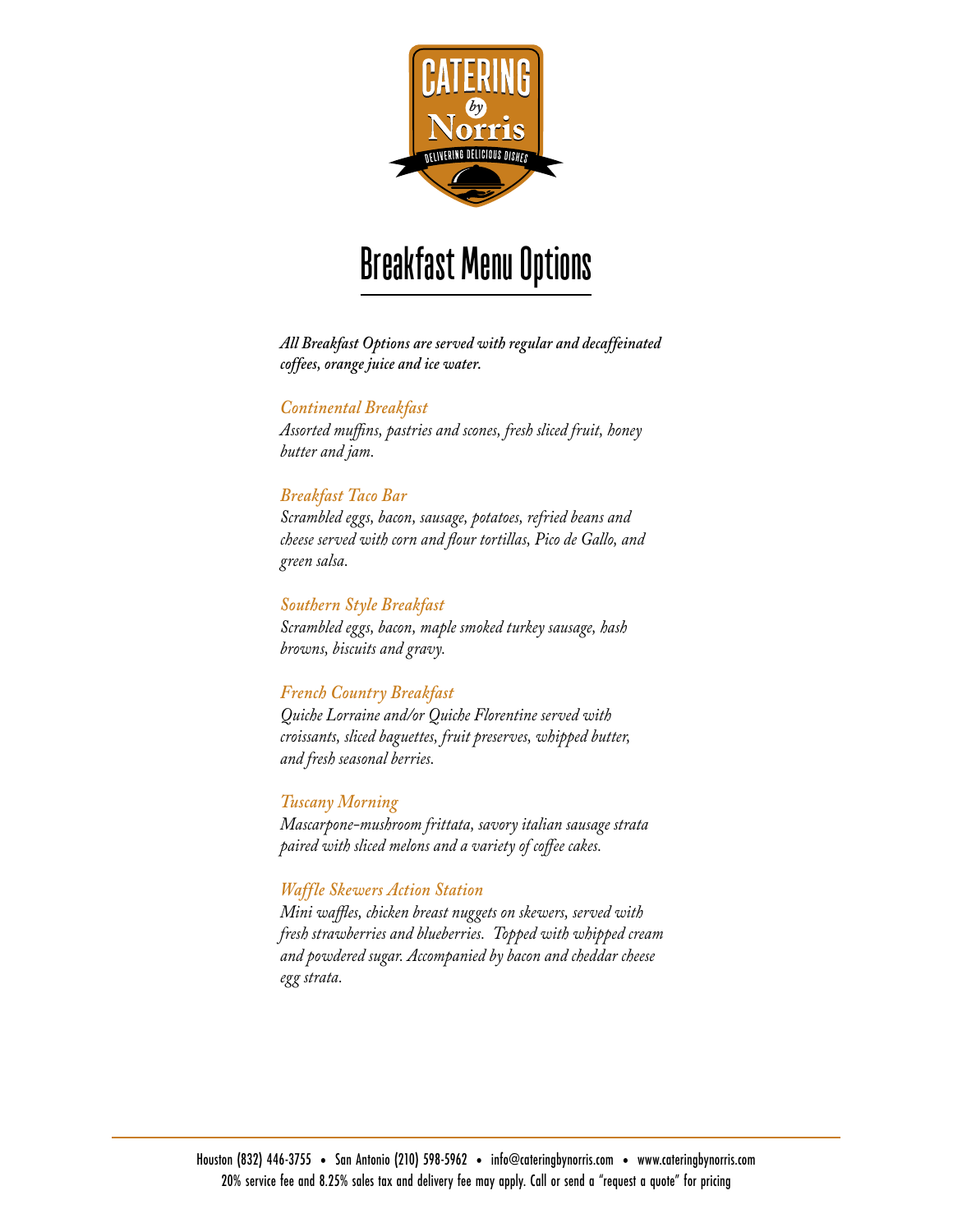

# **Cold Menu**

*Beverage service includes coffee, iced tea and chilled water. Salads served with garlic knot rolls, butter and a freshly baked cookie. Meals can be served as lunch or dinner, and plated or buffet style. Requires a minimum of 25 attendees.*

### **Fresh from the Deli**

### *Boxed Lunch*

*Prepared assortment of deli sandwiches - roast beef and cheddar, ham and swiss, turkey with bacon and avocado, chicken salad served with chips, pickle spear and freshly baked cookie*



### *Sandwich Board*

*Prepared assortment of deli sandwiches - roast beef and cheddar, ham and swiss, turkey with bacon and avocado, chicken salad served with pesto pasta salad, chips, pickle spears and fruit salad*

## **Salad Entrees**

### *Fajita Salad*

*Green chili and lime cilantro marinated strips of skirt steak and chicken breast, mixed greens black bean and corn pico, smoked peppers and onions, pico de gallo, shredded cheddar cheese, sour cream, jalapeños, house-made tortilla strips, fire roasted salsa and cilantro-lime ranch dressing*

#### *Southwest Salad Bar*

*Grilled chicken breast, romaine lettuce, black bean salsa, diced tomatoes, sliced avocado, cucumbers, red onions, roasted corn, black olives, jalapeños, feta and cheddar cheeses with southwest Caesar and buttermilk ranch dressings*

#### *Grilled Chicken Caesar Salad*

*Grilled chicken breast, romaine lettuce, shaved parmesan cheese, house-made croutons, with caesar dressing* 

### *Greek Salad w/Grilled Chicken*

*Grilled chicken on a bed of crispy romaine lettuce with grape tomatoes, chopped cucumbers, sliced green pepper, red onion and capers tossed in a tangy house-made oil and vinegar dressing*

*Traditional Cobb Salad and Crispy Chicken Tenders Crispy chicken tenders, fresh iceberg and romaine lettuce with cherry tomatoes, crumbled bacon, diced avocado, minced eggs served with ranch or a chunky blue cheese dressing* 

### *Summer Spinach and Chicken Salad*

*Baked chicken strips, fresh baby spinach with seasonal fruit, chopped nuts and artisanal cheese tossed with an olive oil and balsamic vinaigrette*

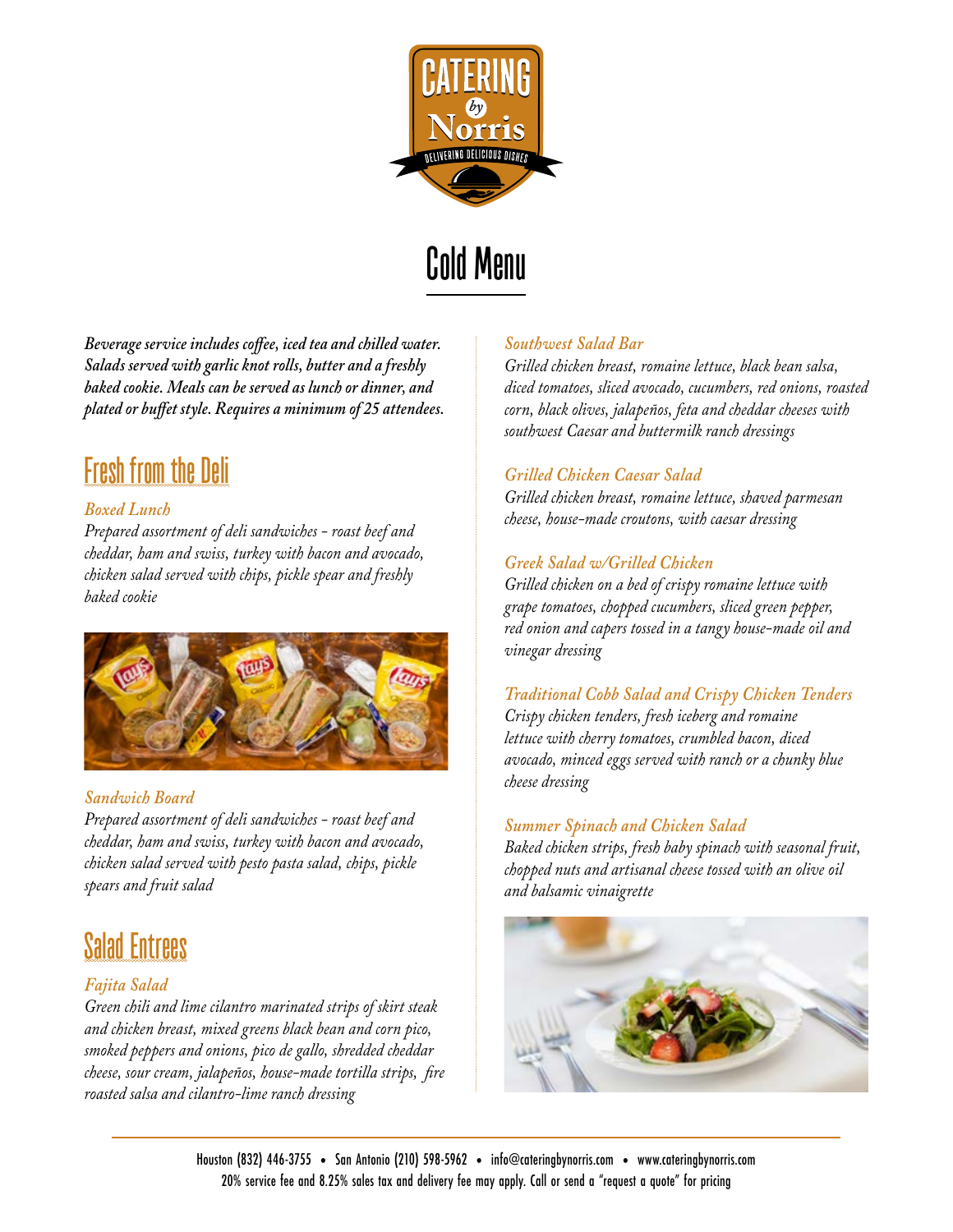



### **Fresh Soups**

*Soups can be served as 3 oz shooters or 12 oz bowl (Per Person Pricing – Choose (1) One per 25 guests)*

- *• Creamy leek & potato with finely chopped chive and a drizzle of cream (gf, v)*
- *• Herb spiced mediterranean lentils with carrots and tomatoes*
- *• Spicy sweet corn vegan with jalapeno and cilantro*
- *• Home-style tomato bisque with basil and fresh garlic*
- *• Red pepper gazpacho with tomatoes, cucumbers and Vidalia onion*
- *• Chilled cucumber with diced red peppers and sliced almonds*
- *• Butternut squash with bacon and crème fraîche*
- *• Wild mushroom with sherry & thyme*
- *• Broccoli cheddar*
- *• Creamy New England clam chowder*

*Can be served with lunch, dinner or as hors d'oeuvres. Requires a minimum of 25 attendees.*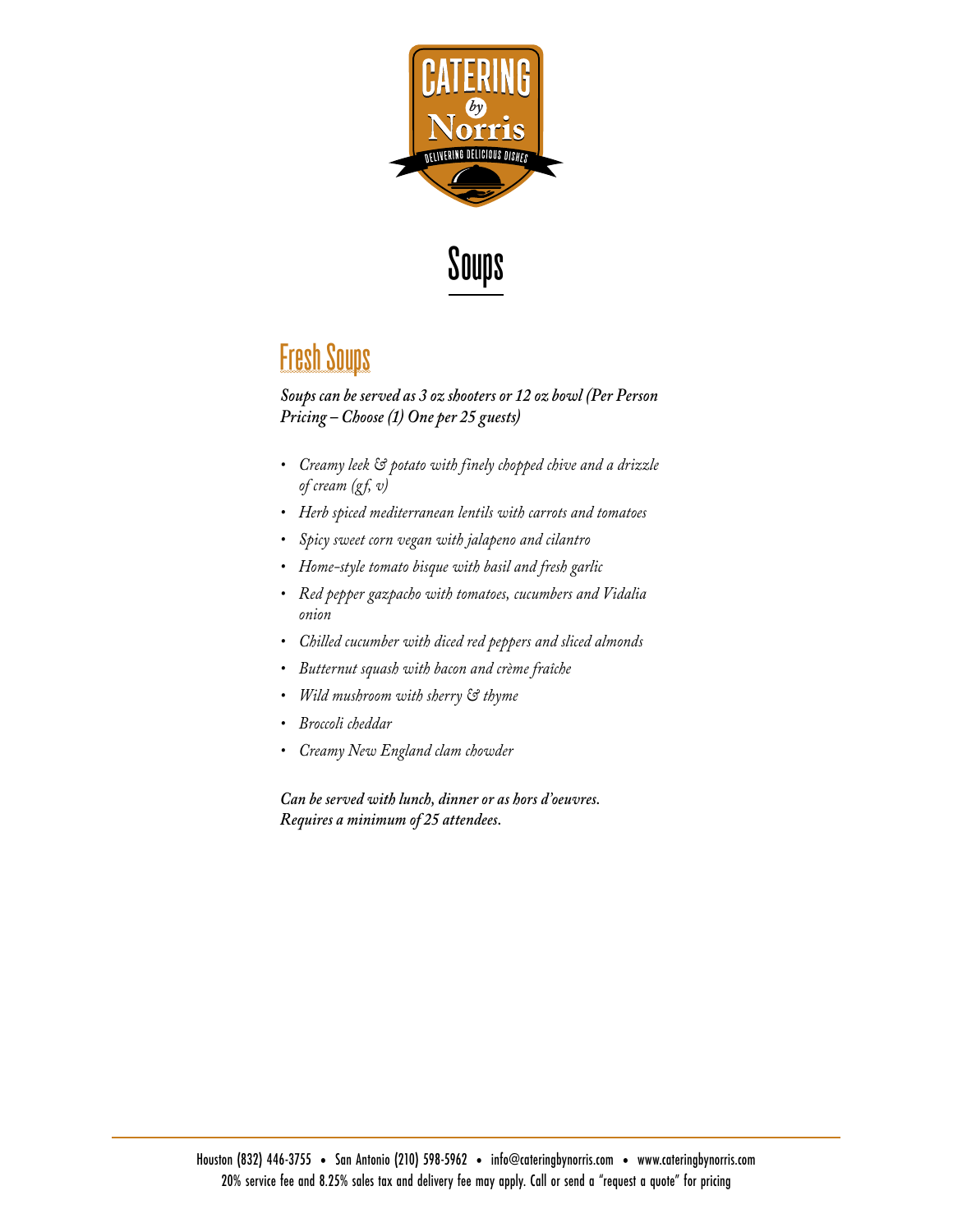

# **Main Course**

*Beverage service includes iced tea and chilled water. Selections include choice of salad, starch, vegetable and garlic knots. Meals can be served as lunch or dinner and plated or buffet style. Requires a minimum of 25 attendees.*

# **Poultry**

#### **Herb Crusted Parmesan Chicken**

*Oven roasted chicken breast dredged in province herbs and shredded parmesan cheese finished with goat cheese, sundried tomato and a creamy basil cream sauce*



**French Hunter's Chicken** *Slow-cooked bone-in chicken breasts with mushrooms, tomatoes with cognac, white wine and fresh herbs*

#### **Mediterranean Chicken**

*Sautéed herbed chicken breast topped with baby spinach, sundried tomatoes, kalamata olives, artichoke hearts, and feta cheese*

#### **Chicken Piccata**

*Pan seared lightly breaded chicken breast, white wine lemon sauce, sundried tomatoes, capers and herbed fettuccini*

#### **Santa Fe Chicken**

*Chicken breast stuffed with monterrey jack cheese and Hatch chiles, enhanced white wine cream sauce*

#### **Chicken Avion Breast with Lemon and Herbs**

*Roasted bone-in chicken breasts with fresh thyme and peppercorns served in a lemon au jus*

# **Beef, Pork & More**

#### **Grilled Fajitas**

*Green chili and lime cilantro marinated strips of skirt steak and chicken breast, flour tortillas, grilled onions Pico de Gallo, shredded cheddar cheese, sour cream and sliced jalapeños*

#### **Texas BBQ**

*Select (2)- BBQ chicken, turkey, slow smoked brisket, spicy beef sausage or baby back ribs (off the bone) served with potato salad, coleslaw, baked beans, sliced white & wheat bread, pickles, sliced onions & BBQ sauce.*

#### **Sirloin Meatloaf**

*Oven-roasted sirloin meatloaf basted with a sweet and tangy chipotle glaze*

#### **Flat Iron Steak**

*6 oz strip steak served with a wild mushroom demi glaze*



**Petite Filet** *Beef tenderloin medallion wrapped in applewood smoked bacon, wild mushroom demi glaze*

**Continues >**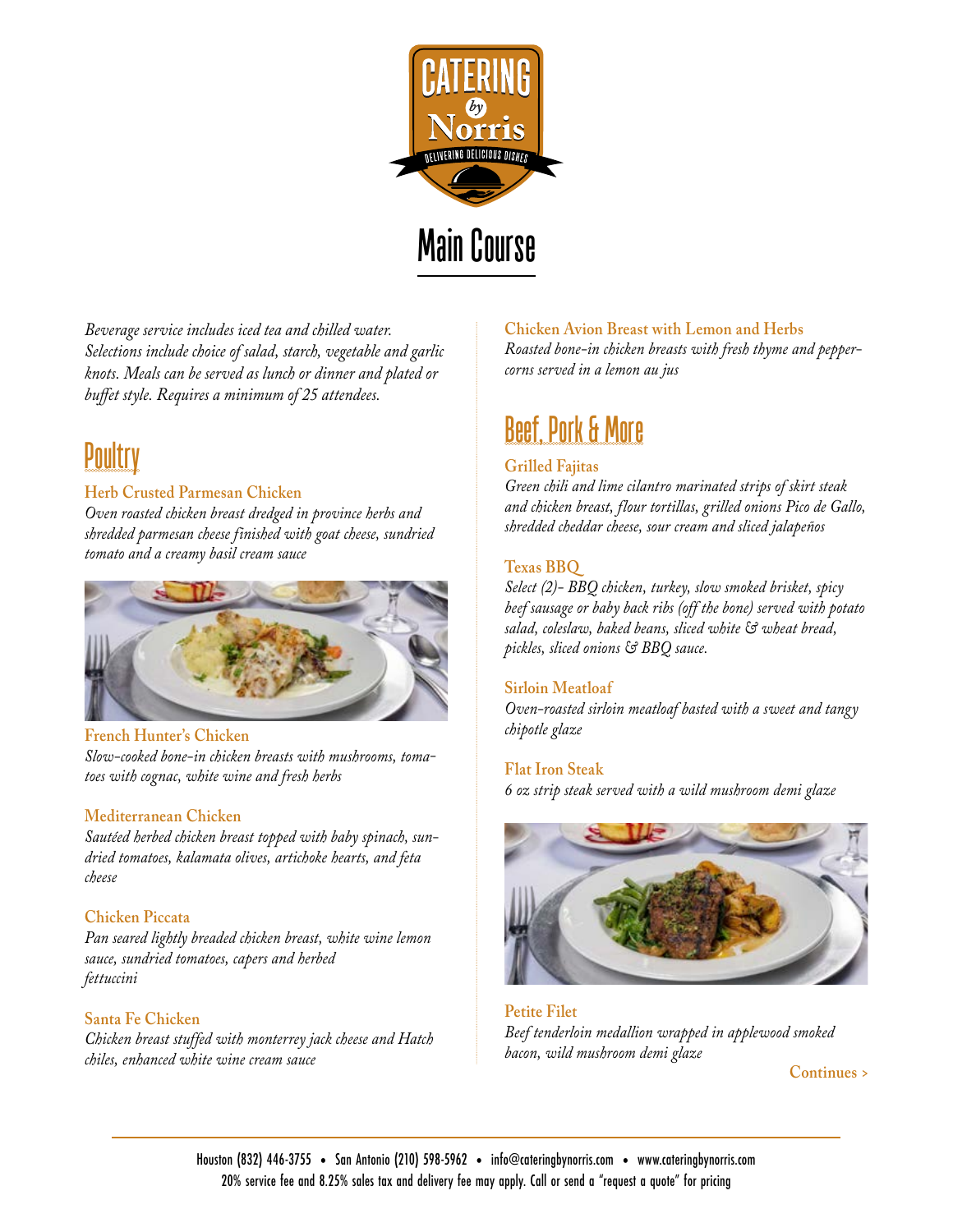

# **Main Course - Continued**

**Classic Prime Rib with Au Jus and Horseradish Crème** *Classic whole boneless prime rib is slow-roasted to perfection served with a horseradish crème.*

**Brown Sugar Glazed Pork Chops**

*Pan-seared pork chops coated with brown sugar and spices for a savory and sweet glaze*

**Bacon Wrapped Pork Tenderloin Medallions** *Seasoned pork tenderloin wrapped with applewood smoked bacon slices and baked to tender perfection*

#### **Braised Lamb Chops**

*Garlic-rubbed lamb chops braised with rosemary, oregano and parsley served with garlic mashed potatoes*

#### **Garlic Braised Short Ribs with Rosemary**

*Bone in beef short ribs slowly cooked in a red wine reduction with carrots, pancetta and rosemary served with garlic mashed potatoes*

## **Fish & Seafood**

**Honey Garlic Glazed Salmon**  *Seared salmon fillets coated with a sweet and savory mix of honey, garlic, lemon and soy*

**Baked Mediterranean Snapper or Red Fish** *Seared and baked red snapper fillets prepared with tomatoes, onion and black olives topped with feta cheese and minced parsley*

#### **Lemon Garlic Tilapia (gluten free)**

*Pan roasted tilapia filet, white wine and tomato lemon garlic butter sauce* 

## **Vegetarian Selections**

*Selections can be prepared vegan, vegetarian, nut free and gluten free for special dietary needs*

#### **Stuffed Portabella Cap**

*Grilled portabella mushrooms stuffed with feta cheese, slow roasted red peppers and grilled purple onions*

#### **Crispy Stuffed Eggplant**

*Thinly sliced eggplant served with spinach, artichokes, sundried tomatoes and feta cheese*

**Spinach and Gorgonzola Ravioli (Vegan & Vegetarian)** *Served with tomato and pesto sauce*

#### **Vegetable Haystack (Vegan & Vegetarian)** *Mix of fresh seasonal vegetables layered with fresh herbs and pesto*

**Grilled Cauliflower Steak (Vegan and Gluten Free)** *Thick slice of cauliflower, served with chimichurri and garlic mushrooms* 

**Meyer Lemon and Three Cheese Ravioli (Vegan & Vegetarian)** *With tomato crème and pesto*

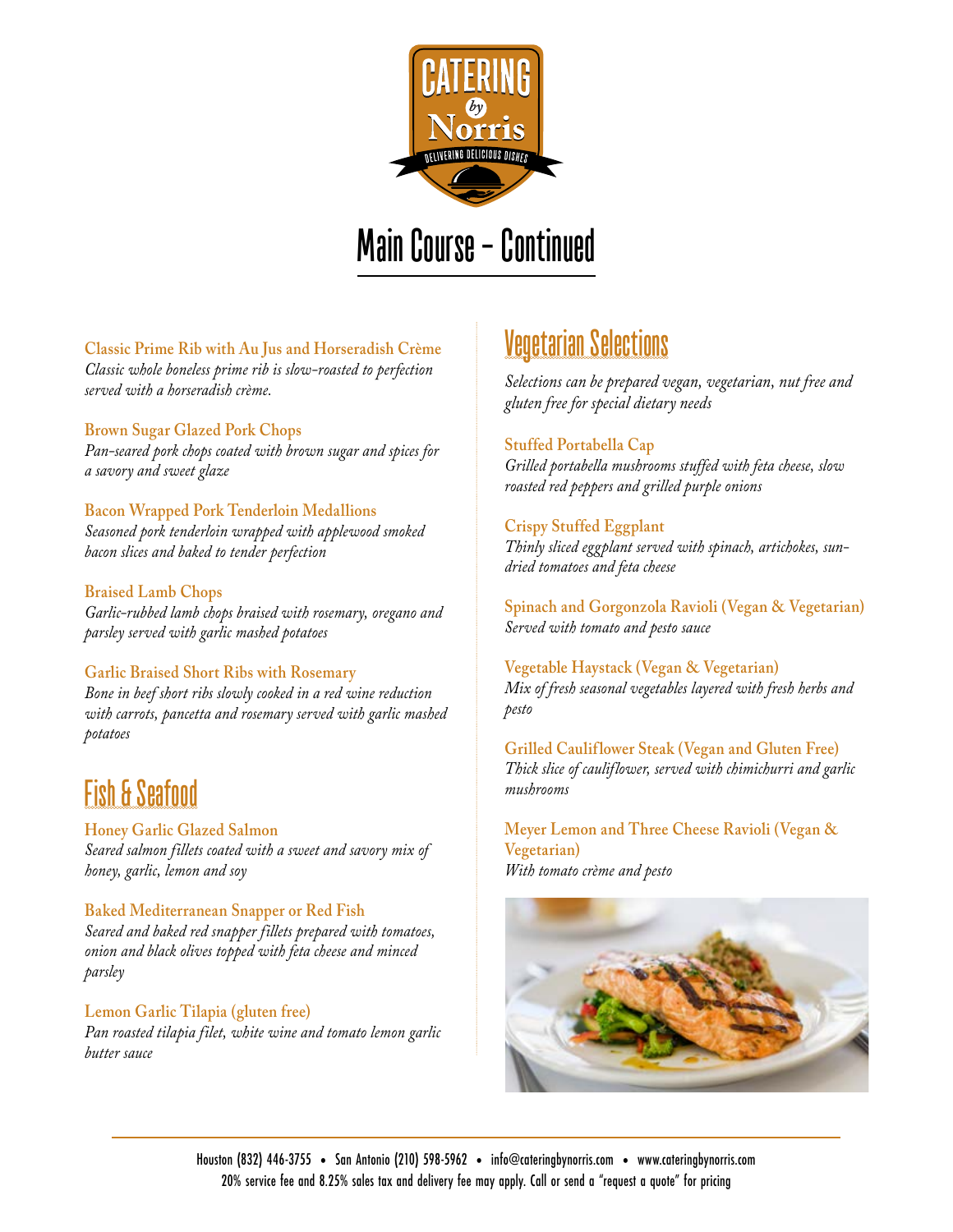

# **Entrée Starch and Vegetable Selections & Desserts**

# **Entrée Side Dishes**

### *Starch Selection (Choose (1) One)*

- **•** *Smashed yukon gold potatoes with garlic and parmesan*
- **•** *Texican street corn*
- **•** *Twice baked stuffed red potatoes*
- **•** *Artisanal cheese blend mac n' cheese*
- **•** *Cajun dirty rice*
- **•** *Jalapeno cornbread casserole*
- **•** *Lemon ricotta and spinach linguini*
- **•** *Mediterranean orzo salad*
- **•** *Mexican rice*
- **•** *Oven roasted fingerling potatoes*
- **•** *Gruyere potato gratin*
- **•** *Seasonal risotto*
- **•** *Simply rice*
- **•** *Wild rice pilaf*

### *Vegetable Selection (Choose (1) one)*

- **•** *Brown sugar balsamic sweet potatoes*
- **•** *Creamed spinach gratin*
- **•** *Grilled summer squash with feta and mint*
- **•** *Harvest julienne vegetables*
- **•** *Lemon parmesan grilled asparagus*
- **•** *Mashed cauliflower with roasted garlic*
- **•** *Oven roasted root vegetables*
- **•** *Roasted brussel sprouts with bacon and onion*
- **•** *Sautéed green beans with lemon and garlic*
- **•** *Seasonal roasted vegetables*

# **Dessert Selections**

### *Sweet Treats (Per Person Pricing)*

- *• Triple chocolate layer mousse cake*
- *• Carrot cake with a smooth cream cheese icing*
- *• Italian cream cake with toasted coconut, pecans and cream cheese icing*
- *• Assorted petit desserts: (3 pieces per person) miniature cream puffs, strawberry cream napoleons, chocolate petit fours, vanilla mouse tarts topped with fresh berries*
- *• New York style cheesecake drizzled in a decadent chocolate sauce*
- *• Mocha mint cheesecake*
- *• Salted caramel cheesecake*
- *• Tiramisu and fresh raspberries*
- *• Assortment of freshly baked cookies and delicious chocolate brownies*

*Requires a minimum of 25 attendees. Choose (1) one per 25.*

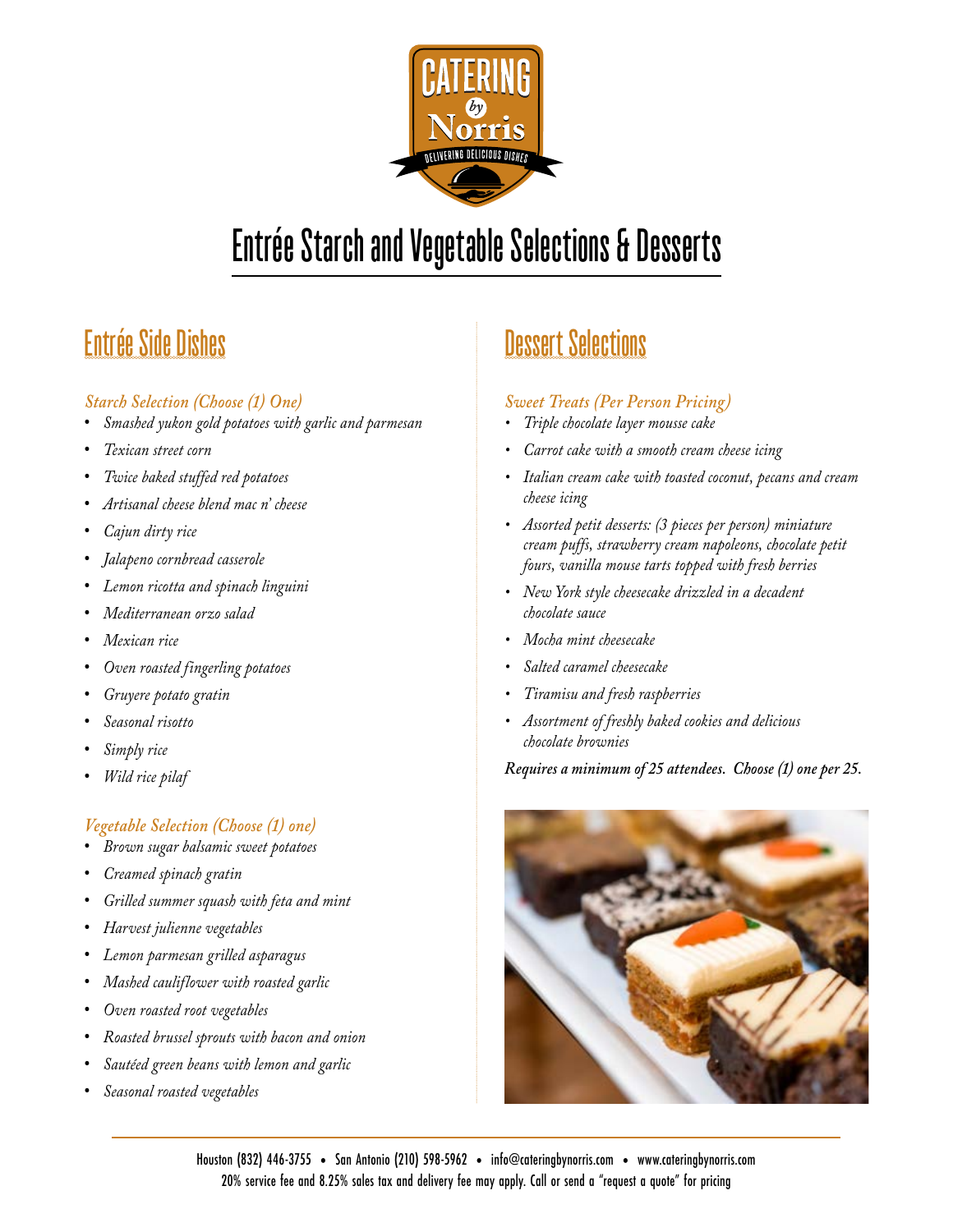

# **Build Your Own - Self-Serve Bars**

## **Mashed Potato Martini Bar**

*Served with various toppings: butter, sour cream, shredded cheddar cheese, green onions, bacon bits, sautéed mushrooms and onions choice of cream peppered gravy, traditional brown gravy or creole tomato gravy*

## **Italian Feast Pasta Bar**

*Served with marinara, alfredo, pesto garlic sauces. Complimented with garlic bread sticks and grated parmesan cheese. Choice of two pastas: penne, macaroni, fettucine, angel hair, cheese tortellini or spinach and cheese ravioli. Selection of two of the following: meatballs, italian sausage, chicken parmesan, chicken piccada, chicken marsala, garlic grilled chicken breast, grilled pork marsala or roasted garlic portabellas*

## **Street Tacos Bar**

*Chili lime chicken, pork carnitas, and piccadilly beef, cheddar and monterey jack cheese, cilantro, chopped onions, avocado, lime and various salsas*

### **Mac n' Cheese Bar**

*Artisan cheese blend mac n' cheese served with various toppings: spicy smoked sausage, applewood smoked bacon bits, crumbled bleu cheese, fried onions, green onion, sautéed wild mushrooms, green peas and pickled jalapenos.*

# **Crostini Bar**

*Garlic and herbed ciabatta, spinach dip, herb ricotta, olive tapenade, pesto, caramelized onion, arugula, prosciutto, and salami*

## **Charcuterie Station**

*Choose (3) Wild honey drizzled brie, smoked gouda, blue cheese, aged cheddar, provolone* 

*Choose (3) Prosciutto wrapped cantaloupe, cured salami, air-dried pork sausage, sliced french-style dry cured ham, chorizo, salami* 

*All charcuterie boards served with mixed nuts, candied pecan, dried apricots, and a variety of gourmet crackers*

*25 person minimum for Bars and Stations*

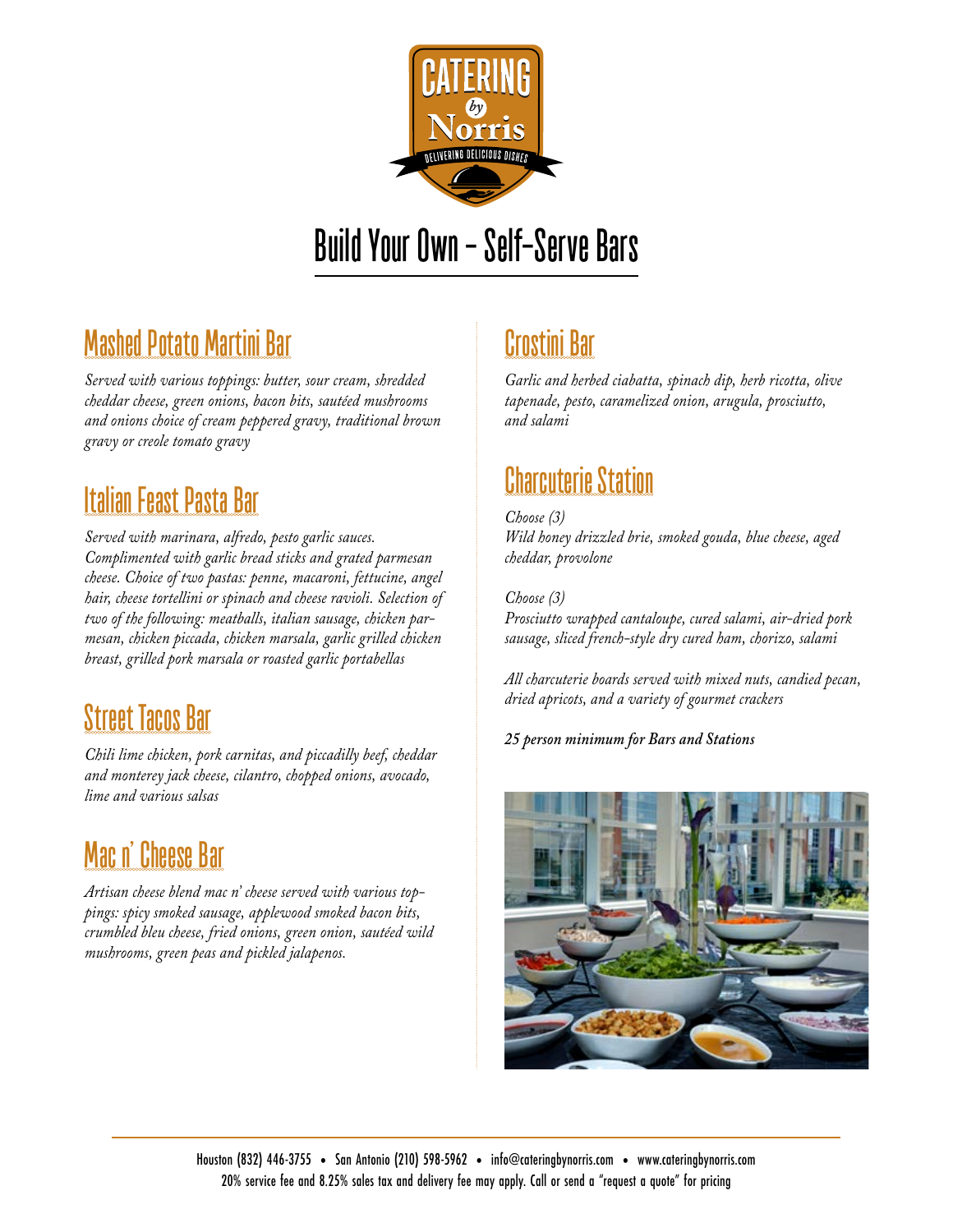

# **Action & Carving Stations**

## **Carving Stations**

#### *(Per Person Pricing)*

*Each station is served with variety of petite rolls and Dijon Mustard* 

### *Tier 1:*

- *• Braised Short Ribs with BBQ sauce*
- *• Prime Rib with horseradish crème and au jus*
- *• Beef Tenderloin with horseradish crème*
- *• Turkey Breast with brown gravy and garlic aioli*

### *Tier 2:*

- *• Pork Loin with green peppercorn brandy crème sauce*
- *• Rack of Lamb with mint jelly*
- *• Bourbon Glazed Ham with pineapple chutney*



### **Action Stations**

### *(Per Person Pricing) Grilled Cheese Station*

*Mini Grilled Cheese Sandwiches on rye, white or wheat*

- *• Choose From: Cheddar, Swiss, Muenster or Provolone*
- *• Choose From: Mango Chutney, Sliced Apples, Ranch Sause or Sliced Tomatoes*
- *• Choose From: Bacon, Turkey or Ham*

### *Tater Tot Station*

*Delicious warm tater tots served with choice of:*

- *• Cheese Sauce*
- *• Chopped Bacon*
- *• Sour Cream*
- *• Shredded Chicken*
- *• Pico De Gallo*
- *• Green Onions*

### *Sweet Dipping Station*

*Mini Donuts, Churro Bites and Pretzel Sticks – service with choice of:*

- *• Carmel Sauce*
- *• Chocolate Sauce*
- *• Powdered Sugar*
- *• Candy Sprinkles*
- *• Crushed Mixed Nuts*
- *• Whipped Cream*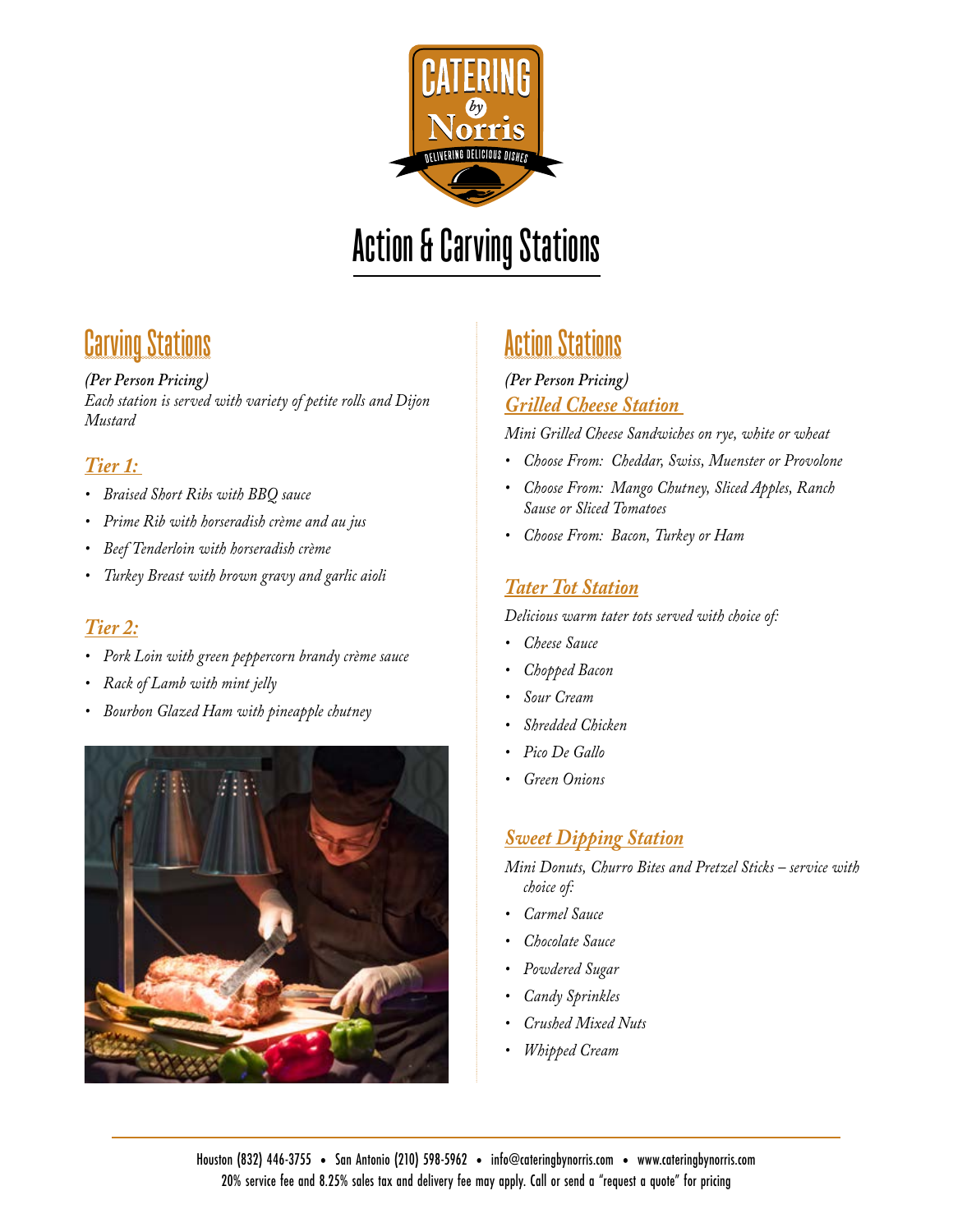

# **Hors d' Oeuvres**

## **Tier One - Hors d' Oeuvres**

### *(Per Dozen Pricing)*

- **•** Sesame chicken, beef or shrimp satays with spicy hoisin dipping sauce
- **•** *Crispy stuffed asparagus wrapped in phyllo*
- **•** *Ham and gruyere pinwheels with poppy seed glaze*
- **•** *Meatballs with spicy tomato sauce or sweet asian sauce*
- **•** *Oven roasted turkey bites with thinly sliced turkey breast with melted cheddar and topped with a banana pepper*
- **•** *Mini BLT bites with house made aioli, crumbled bacon, cherry tomatoes and tender lettuce*
- **•** *Creamy spinach and bacon pinwheels with mozzarella and parmesan cheeses*
- **•** *Mini chicken parma bites with mozzarella cheese and house made marinara*
- **•** *Spring rolls with sweet and spicy dipping sauce*
- **•** *Gulf shrimp served over cheesy grits*
- **•** *Spicy piccadilly beef, vegetarian or shrimp empanadas served with spicy chipotle dipping sauce*
- **•** *Phyllo wrapped cheese and spinach spanakopita*
- **•** *Bacon wrapped, bleu cheese stuffed dates*
- **•** *Toasted pine nut hummus with olive oil, spices and fresh black pepper*

## **Tier Two - Hors d' Oeuvres**

### *(Per Dozen Pricing)*

- **•** *Smoked salmon with citrus-caper cream cheese in puff pastry*
- **•** *Lollipop lamb chops with herbs and capers and tomato jam*
- **•** *Mini beef wellingtons en croute*
- **•** *Coconut crusted shrimp with spicy pineapple sauce*
- **•** *Roasted shrimp and brie in phyllo cups*
- **•** *Sweet and tangy pulled pork with caramelized onions and mozzarella*
- **•** *Lollipop chicken drumsticks with siracha honey sauce*
- **•** *Mini crab cakes with spicy remoulade*
- **•** *Jumbo gulf shrimp wrapped in prosciutto*
- **•** *Quail bites wrapped in bacon with sweet glaze*